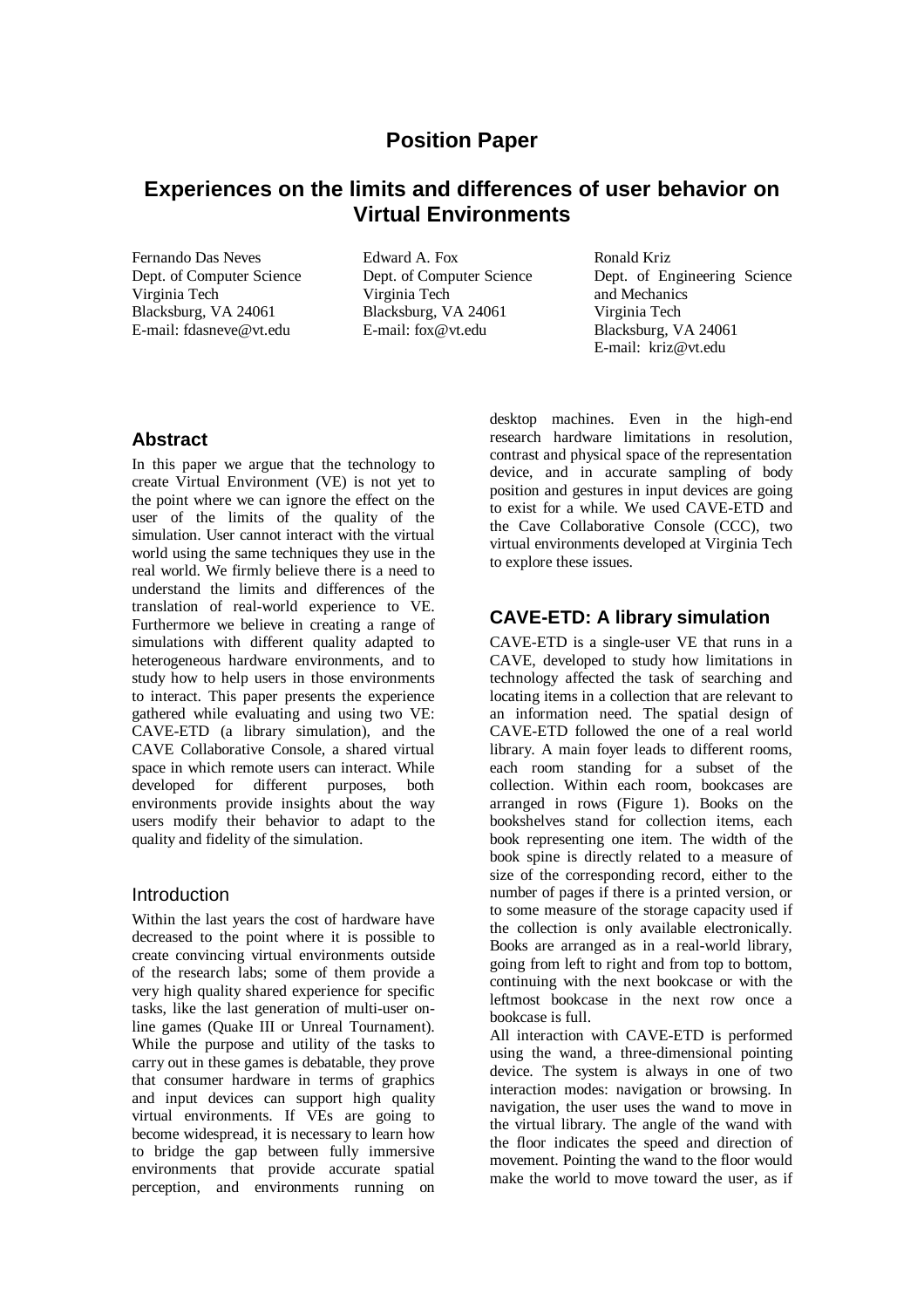walking forward, pointing the wand up would move the world away from the user, as if walking backwards. In both cases the higher the angle the faster the movement.

This movement can be combined with rotation by turning the wand to the side the user wanted to turn; the smaller the angle between the user and the wand, the faster the turn. Users found this movement technique simple and easy to learn, although it had drawbacks as will be described below.

By pressing a button in the wand, the interaction mode changed from navigation to browsing. In this mode the position of the user's body in the virtual world remains fixed, although he or she can still move inside the CAVE and freely move the wand. A hand appears indicating the book currently pointed to, and the spine of that book is shown highlighted (Figure 3). The user could browse the books by selecting them; each time a book is selected, the book title and authors appear on top of the bookcase, due to the limited resolution of the CAVE to display text. Pressing a second button displays and hides a card with the first 200 words of the abstract of the currently selected book (Figure 3).

To study how users changed the way they perform a search within the virtual environment we recruited 10 users, and asked each of them to perform 6 tasks consisting of retrieving the best match they could find for a certain topic within the items (books) available in a room of the library. All tasks were performed in the same room, populated with 384 books from Virginia Tech's Electronic Thesis and Dissertation. This room was filled with thesis from the colleges of Business and Human Resources and Education, and none of the participants had problems understanding the subjects or content of the abstracts. It is important to note that CAVE-ETD was not developed as a new, innovative interface for information retrieval, but as a way to test differences in behavior between the real and the simulated world.

Every participant performed all 6 tasks, although the order was randomized. For every task the user was presented with a topic he or she would pretend to be interested. In order to facilitate the retrieval of relevant books, the user would perform a search whose formulation and results were given by us. A 5-7 minute training session familiarized the user with the space, the change between navigation and browsing mode and the book selection. After that we handed a card to the user with the subject to search for. Users were asked to think aloud and elicit their

actions and criteria used in deciding how to pick the next book, and the terms used in the query to identify potentially relevant books..



**Figure 1. A view of a room in the virtual library taken from the entrance door.**



**Figure 2. User is in browsing mode. The hand points to the currently selected book with is highlighted.**



**Figure 3. The user recalled the abstract of the currently selected book.**

The setting of the experiment involved clustering techniques (collection-dependent vs. DDC) and different highlighting methods (showing only the best match, showing only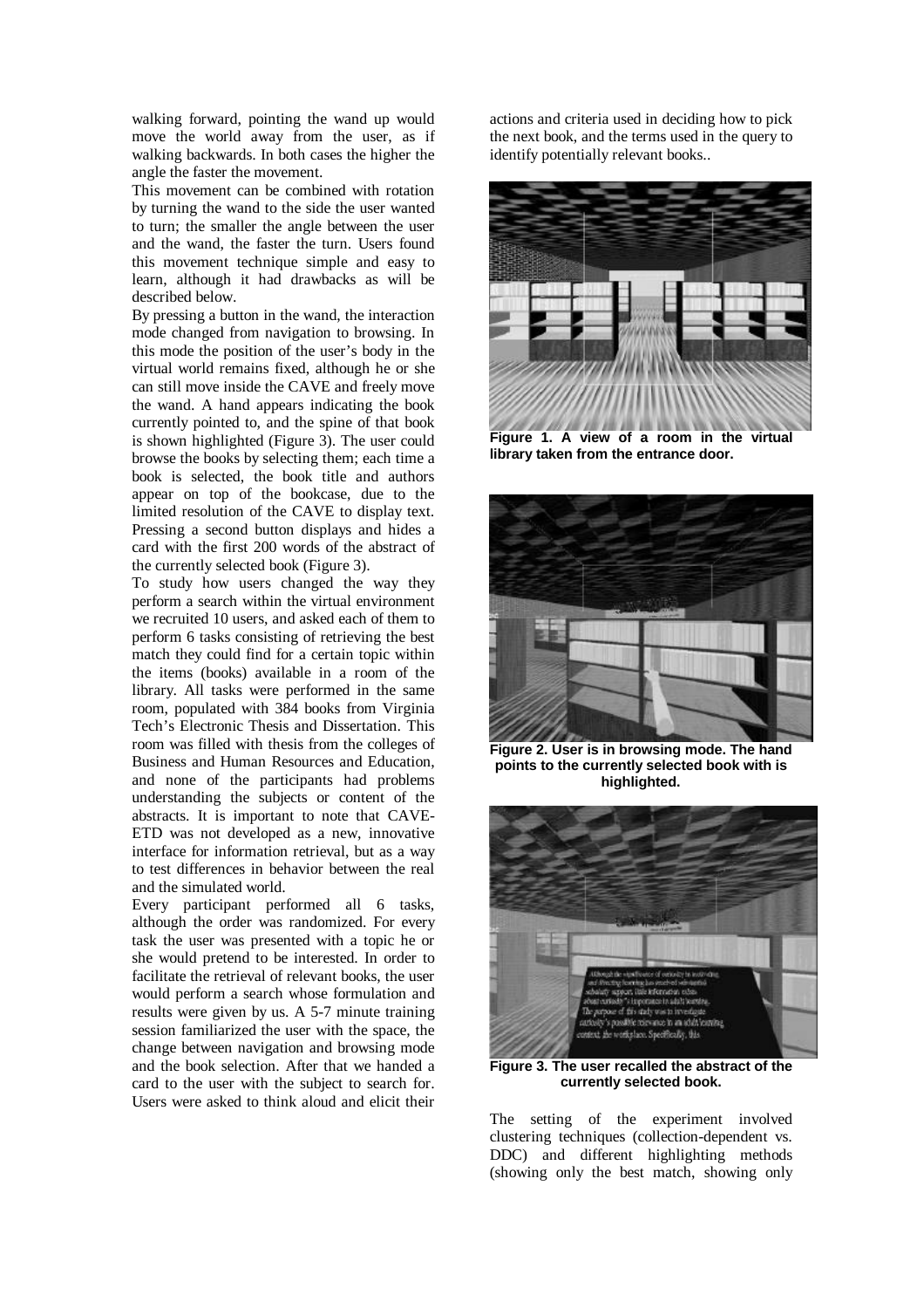potential matches and showing matches along with all the other books). Testing with different combinations helped us to identify the following results relevant to HCI design:

Need to coordinate the design of spatial arrangement of objects and user movement. CAVE-ETD did not provide side-stepping as movement in the virtual world, assuming that users would side-step in the real world space inside the CAVE when needed to browse a shelf. This did not happen, and instead users relied almost exclusively on movements in the virtual world to access books. This seems to indicate that users have problems coordinating the actions between real and virtual world that are affect both real and virtual space.

Difference in browsing pattern, and influence of angular vs. linear distance. The partial match between spatial arrangement and movements along with the changes in the way titles were visible on top of the bookcases modified the way the search was performed, going from the linear scan expected in a library to a circular pattern centered on potential relevant books. Having a fixed position while browsing also favored this approach, since the angular distance between books (the minimum angle to change in order to select the next or previous books) got smaller as the book was farther from the user, which made them more difficult to select.

## **The CAVE Collaborative Console - A Shared Workspace**

This project aimed at providing a shared space where users in different sites can interact while being aware of each other's relative position and actions. The CCC was developed on top of EVL's Limbo from the University of Chicago. While Limbo provided a shared space where every user is represented by an avatar, there was no provision to make the users aware of each other's position when they are out of sight, and did not have any capabilities to coordinate actions among avatars.

The need to know one's position in the world and relative to others became evident after a demo session is Supercomputing'98, where researchers at different sites met in a shared, virtual space. Due to the extension of that space, it was often the case that a newcomer couldn't see anyone either because people where beyond the horizon, or occluded by walls and constructions. As a result of that and because of the lack of other tools, people had to rely on verbal communication to discover common



**Figure 4. A View of the CCC, with another user's avatar at the center, and the user selecting a molecule.**



**Figure 5. Participant List and the 2D Radar View. An avatar is visible from a distance.**



**Figure 6. Participant List and 3D Radar View.**